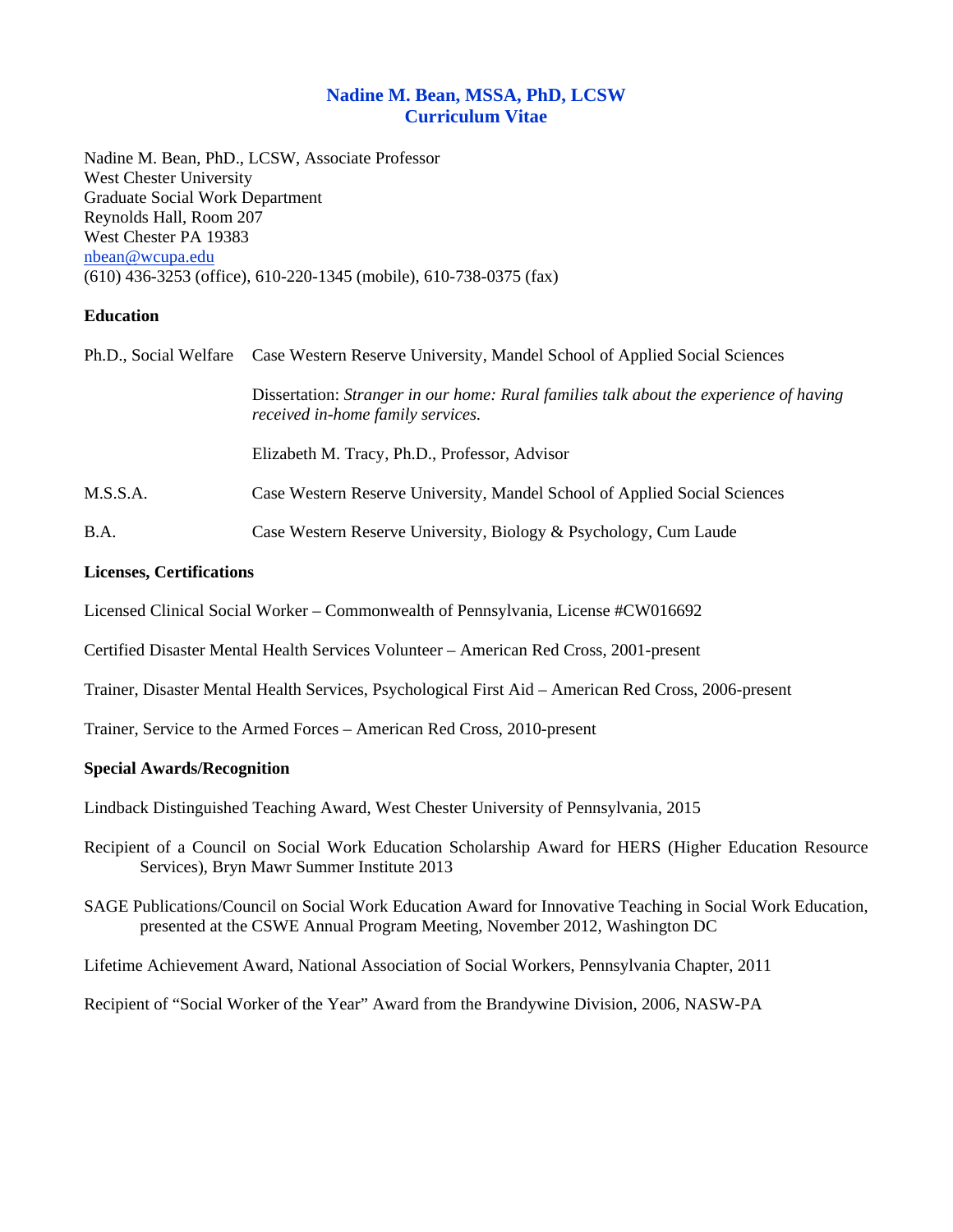#### **Teaching**

| 1998-present  | <b>Associate Professor, West Chester University, Graduate Social Work Dept.</b>                                                                                                                                                                                                                                                                                                                                                                                                                                                                                                                                                                                    |
|---------------|--------------------------------------------------------------------------------------------------------------------------------------------------------------------------------------------------------------------------------------------------------------------------------------------------------------------------------------------------------------------------------------------------------------------------------------------------------------------------------------------------------------------------------------------------------------------------------------------------------------------------------------------------------------------|
|               | Most recent teaching assignments, core curriculum:                                                                                                                                                                                                                                                                                                                                                                                                                                                                                                                                                                                                                 |
|               | Advanced Practice I: Individuals* (revised 2013)                                                                                                                                                                                                                                                                                                                                                                                                                                                                                                                                                                                                                   |
|               | Advanced Social Work Practice with Families* (revised 2013)                                                                                                                                                                                                                                                                                                                                                                                                                                                                                                                                                                                                        |
|               | Advanced Practice II: Integrative Seminar* (revised 2014)                                                                                                                                                                                                                                                                                                                                                                                                                                                                                                                                                                                                          |
|               | Integrative Bridge Course (Advanced Standing Program) * (revised 2015)                                                                                                                                                                                                                                                                                                                                                                                                                                                                                                                                                                                             |
|               | Mental Health: A Recovery Approach* (revised 2014)                                                                                                                                                                                                                                                                                                                                                                                                                                                                                                                                                                                                                 |
|               | Advanced Social Research Methods (1998-2013)                                                                                                                                                                                                                                                                                                                                                                                                                                                                                                                                                                                                                       |
|               | Applied Research Seminar (1999-2014)                                                                                                                                                                                                                                                                                                                                                                                                                                                                                                                                                                                                                               |
|               | Most recent teaching assignments, electives:                                                                                                                                                                                                                                                                                                                                                                                                                                                                                                                                                                                                                       |
|               | Advanced Clinical Practice in Integrated Health: Behavior, Food Security, Health &<br>Recovery* (new 2016)                                                                                                                                                                                                                                                                                                                                                                                                                                                                                                                                                         |
|               | This is the first interprofessional graduate elective offered at WCU, developed in<br>collaboration with Dr. Linda Adams, Dean, College of Health Sciences, Professor of<br>Nursing, Dr. Patricia Davidson, Assistant Professor of Nutrition, & Dr. Stacie Metz,<br>Professor of Social Work, past Associate Professor of Public Health.<br>Child Welfare: A Resilience & Trauma-informed Approach* (new 2012)<br>Social Work in Disasters: From Initial Response to Recovery through Rebuilding* (new<br>2006)<br>Social Work w/Veterans & Military Families: A Resilience & Trauma-informed<br>Approach* (new 2012)<br>*Denotes lead professor, course developer |
| 2009 (spring) | Visiting Professor, Tulane University, School of Social Work<br>Taught: Children & Families in Recovery from Trauma (new course)                                                                                                                                                                                                                                                                                                                                                                                                                                                                                                                                   |
|               |                                                                                                                                                                                                                                                                                                                                                                                                                                                                                                                                                                                                                                                                    |
| 1996-1998     | Adjunct Faculty Member and Post-Doctoral Fellow                                                                                                                                                                                                                                                                                                                                                                                                                                                                                                                                                                                                                    |
|               | University of Maryland, School of Social Work                                                                                                                                                                                                                                                                                                                                                                                                                                                                                                                                                                                                                      |
|               | Taught: Child Welfare, Family Therapy                                                                                                                                                                                                                                                                                                                                                                                                                                                                                                                                                                                                                              |
| 1991-1993     | <b>Adjunct Faculty Member and Doctoral Candidate</b><br>Case Western Reserve University, Mandel School of Applied Social Sciences<br>Taught: Human Behavior in the Social Environment: Family Development                                                                                                                                                                                                                                                                                                                                                                                                                                                          |

#### **Fellowships/Grants**

- U.S. Department of Health and Human Resources, Health Resources and Services Administration (HRSA), Behavioral Health Workforce Education and Training (BHWET) Award No. 1 M01HP31390-01-0 - \$1.6 million - September 2017
- Faculty Grants Development Award for a Feasibility Study to Establish a Cross-College (CBPA & CHS) Teaching, Learning, and Evaluation/Research, Center on Compassion, Recovery and Resiliency - an Integrated Health Approach - \$7,210 – January 2014
- CSWE Scholarship for HERS (Higher Education Resource Services), Bryn Mawr Summer Institute 2013 \$3,000  $-$  June 2013
- *O, The Oprah Magazine* and The White House Project Women Rule! Leadership Training Program for work as co-founder of a community rebuilding organization in New Orleans - \$5,000 – June 2008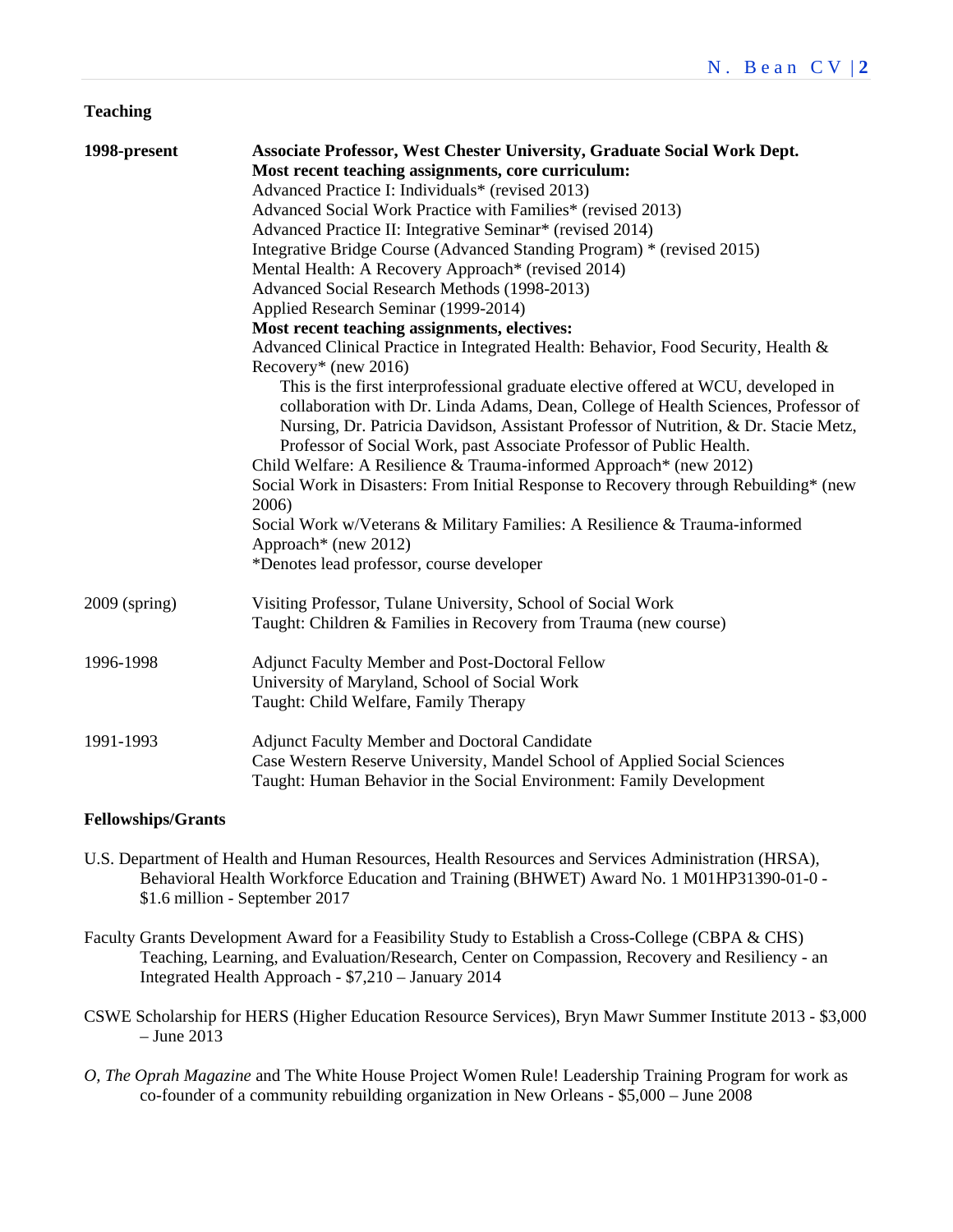Presidential Initiative Grant, West Chester University, for the second year's development and expansion of the Faculty Mentoring Program - \$10,000 - Spring 2008 through 2010.

#### **Scholarship**

#### **Peer Reviewed Publications**

- Buck, P.W., Bean, N., & de Marco, K. (2017). Equine-assisted psychotherapy: An emerging trauma-informed intervention. *Advances in Social Work, 18*(1), 387-402. DOI:10.18060/21310
- Davidson, P., & Bean, N. (2017). The paradigm shift toward interprofessional education: Lessons from development of a graduate course for nutrition, social work, nursing, and public health students. *Nutrition and Dietetic Educators and Preceptors-Line, Fall*, 9-13.
- Bean, N.M., Lucas, L., & Hyers, L. (2014). Mentoring of faculty in higher education should be the norm to assure success: Lessons learned from the Faculty Mentoring Program, West Chester University, 2008-2011. *Mentoring and Tutoring: Partnership for Learning, 22*(1). DOI:10.1080/13611267.2014.882606
- Bean, N.M., Lucas, L., & Hyers, L. (2014). Mentoring of faculty in higher education should be the norm to assure success: Lessons learned from the Faculty Mentoring Program, West Chester University, 2008-2011. *Mentoring and Tutoring: Partnership for Learning, 22*(1). **DOI:**10.1080/13611267.2014.882606
- Bean, N.M. (2004). Cross-cultural education and research in the social sciences: A model for collaborative scholarship. In I. Corbett, G. Sankaran, and W. Cai (Eds.), *Connections and Collaboration in Higher Education - Faculty/Staff Development Abroad 2002-2004*. West Chester, PA: West Chester University.
- Bean, N.M. (2004). Observations of an American Red Cross disaster mental health services volunteer The social injustice of disasters. *Poverty & Social Justice,* Spring, 8-11.
- Bean, N., McAllister, E., & Hudgins, L. (2001). Cross-cultural lessons and inspirations from grandparents and great-grandparents raising grandchildren. *Reflections*, **7**(2), 40-52.
- Harrington, D., Bean, N., Pintello, D., & Matthews, D. (2001). Predicting looking for a new job in a sample of Air Force Family Advocacy Workers. *Social Services Administration*, **25**(3), 1-16.

#### **Participatory Action Research Final Products**

- "Women of NOLA: Voices of Resilience Before, During and After Katrina" (a multi-media production), This is an ever evolving, participatory action research project that has affected policy changes in disaster response at the city, state, and national levels and has been performed at no less than seven venues in the period from July 2007 through October 2010. The venues have included:
	- Performing the World: Can Performance Change the World? An International Conference, New York City, NY, October 2010.
	- Creativity and Change: Women Shaping the Future, PASSHE Women's Consortium Annual Meeting, West Chester University, November 2009. (invited)
	- Tulane University, April 2009. (invited)
	- Arcadia College, Philadelphia, PA, November 2008.
	- National Association of Social Workers, PA Chapter, Annual Conference, Pittsburgh, PA, March 2008.
	- Women and Theatre National Conference, New Orleans, LA, July 2007.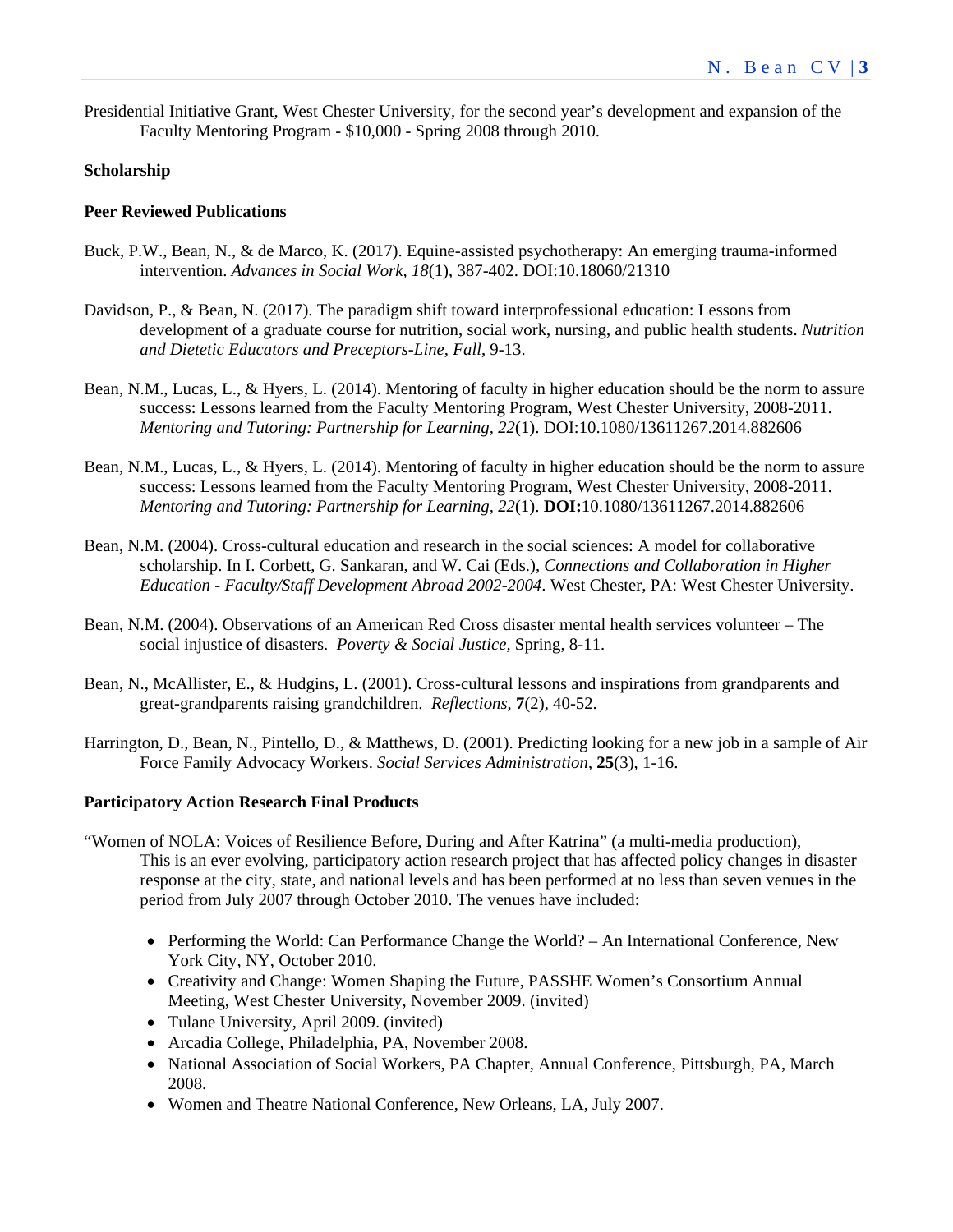#### **Final Reports:**

- Bean, N.M., & Davidson, P. (2015). Final Report: Faculty Grants Development Grant for 2014/15. Feasibility study to establish a Cross-College (CBPA & CHS) Center on Integrated Health, Recovery and Resiliency.
- Bean, N.M. (2011). Final Report: West Chester University, Faculty Mentoring Program for the Provost, West Chester University.
- Bean, N.M. (2010). Final Report: West Chester University, Faculty Mentoring Program for the Provost, West Chester University.
- Bean, N.M. (2009). Final Report: West Chester University, Faculty Mentoring Program for the West Chester University Presidential Initiative Grant Program.

#### **Manuscripts Being Readied for Publication**

- Bean, N.M., Davidson, P.G., Metz, S., & Nuzzi, G. Teaching across the boundaries of healthcare disciplines: The imperative for interprofessional education to strengthen integration of health systems and services. *Social Work in Healthcare.*
- Bean, N.M., Hodzic Rompala, I., & Guizar, G. The lifelong impact of childhood bullying experiences: How they might affect motivation to become a social worker. For possible publication in *Social Work.*
- Bean, N.M., McGovern, B., & McDonald, V. Revisioning the MSW concentration curriculum: A recovery, resiliency, and capacity-building framework. For possible publication in the *Journal of Social Work Education.*
- Bean, N.M., True, G., Facundo, R., & Davidson, L. The use of narrative approaches including journaling and PhotoVoice in teaching and learning about social work with service members, veterans and military families. For possible publication in the journal *Military Behavioral Health.*

#### **Peer Reviewed and Invited Professional Conference Presentations:**

- Bean, N.M., Davidson, P.G., Metz, S.M., & Nuzzi, G.M. (2016, November). *Teaching across the boundaries of health disciplines: The imperative for interprofessional education*. Presentation at the meeting of the Council on Social Work Education Annual Program, Atlanta, GA.
- Davidson, P.G. & Bean, N.M. (2016, October). *Moving beyond healthcare silos: The imperative for interprofessional education*. Presentation at the meeting of the Food & Nutrition Conference & Expo, Boston, MA.
- Bean, N.M. & Davidson, P.G. (2016, October). *Moving beyond healthcare silos: Development of a graduate IPE course in integrated care*. Poster presented at the meeting of the Interprofessional Education Collaborative Institute, Herndon, VA.
- Moss, T., Bean, N.M., Pooler, D.K., & McGuire, L. (2016, November). *Building an interprofessional lens for social work practice in the classroom and field*. Panel discussion at the meeting of the Council on Social Work Education Annual Program, Atlanta, GA.
- Bean, N.M. & Navarrete-Bell, K. (2015, November). *Narrative approaches to working with service members, veterans and military families: An experiential workshop*. Presentation at the meeting of The Soldiers Project, 5<sup>th</sup> National Conference, Los Angeles, CA.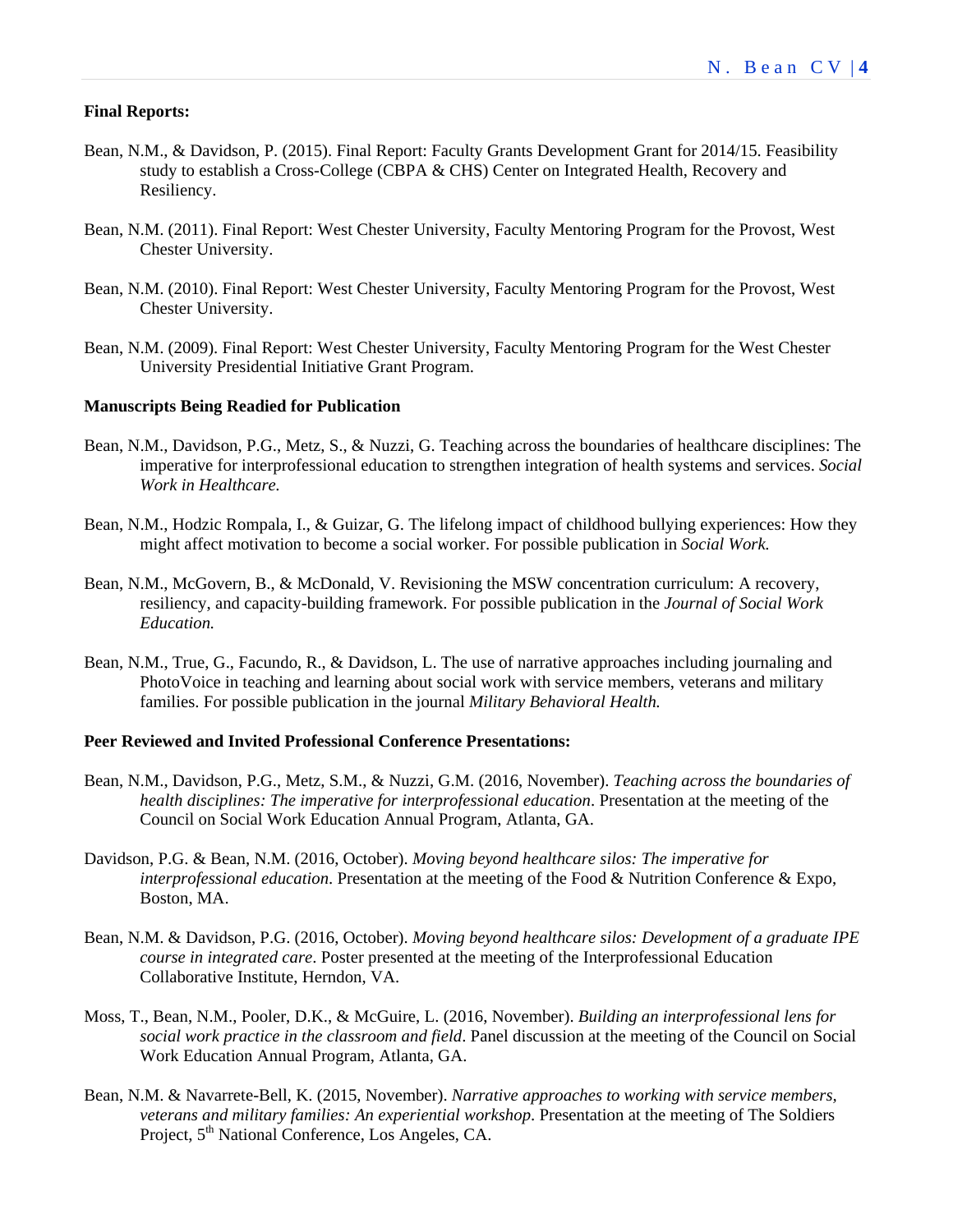- Bean, N.M. (2015, October). Keeping it real: *Strengthening the practice voice in social work education*. Panel discussion by invitation by the Council on Practice Methods and Specializations. Presented at the meeting of the Council on Social Work Education Annual Program, Denver, CO.
- Bean, N.M. (2015, October). *First Instill Hope: Toward Recovery and Resiliency*. TEDx Talk presented at the West Chester Salon, West Chester Public Library, West Chester, PA.
- Bean, N.M., McDonald, V., & McGovern, B. (2014, October). *New curriculum framework of the West Chester University, MSW program: Recovery, resiliency, and capacity building*. Presented by invitation at the meeting of the Recovery in Social Work Learning Network Event at the Council on Social Work Education's Social Work and Mental Health Recovery Initiative, Council on Social Work Education, Annual Program Meeting, Tampa, FL.
- Bean, N.M. & Navarrete-Bell, K. (2014, October). *Narrative approaches (Warrior Writers, PhotoVoice) to teaching and practicing military social work*. Presented at the meeting of the Skills Workshop at the Council on Social Work Education Annual Program, Tampa, FL.
- Bean, N.M., McDonald, V., & McGovern, B. (2014, October). *Revisioning the MSW concentration curriculum: A recovery, resiliency, and capacity-building framework*. Presented at the meeting of the Council on Social Work Education, Annual Program, Tampa, FL.
- Bean, N.M. & Hodzic, I. (2014, October). *The lifelong impact of childhood bullying experiences how they might affect motivation to become a social worker*. Presented at the meeting of the National Association of Social Workers, PA Chapter Annual Conference, King of Prussia.
- Bean, N.M. & Davidson, P.G. (2014, October). *Multi-dimensional recovery: Diet, depression, and disease management*. Presented at the meeting of Crossing the Boundaries of Health Disciplines: Promoting Recovery and Resiliency, West Chester University, West Chester, PA.
- Bean, N.M. (2015, September). R*ecovery, resiliency and trauma-informed integrative health services: A new paradigm*. Presented as invited keynote speaker at the National Association of Social Workers – Nebraska Annual Conference: Social Work Matters, Omaha, NE.
- Bean, N.M. (2015, September). *Narrative approaches (PhotoVoice, journaling) to support service members, veterans and military families healing from trauma*. Presented as an invited break-out session leader at the National Association of Social Workers – Nebraska Annual Conference: Social Work Matters, Omaha, NE.
- Bean, N.M. (2015, September). *Lessons learned from the frontlines of disaster: The amazing resilience and recovery capacity of survivors*. Presented as an invited break-out session leader at the National Association of Social Workers – Nebraska Annual Conference: Social Work Matters, Omaha, NE.
- Bean, N.M., Davidson, L., Facundo, R., & True, G. (2014, June). *Narrative approaches (journaling, PhotoVoice) in Teaching and learning about military social work*. Presented at the meeting of the Second Annual Military and Veteran Social Work Conference: Veterans in Transition, Saint Leo University, Saint Leo, FL.
- Bean, N.M, Davidson, L., Pennyciuck, T. & True, G. (2013, November). *Narrative approaches (journaling, PhotoVoice) in working with veterans and military families*. Presented by invitation at the meeting of the PA Veterans Forum: Community and Connections, PA Department of Public Welfare, OMHSAS, and Drexel University, College of Medicine, Behavioral Health Education, Harrisburg, PA.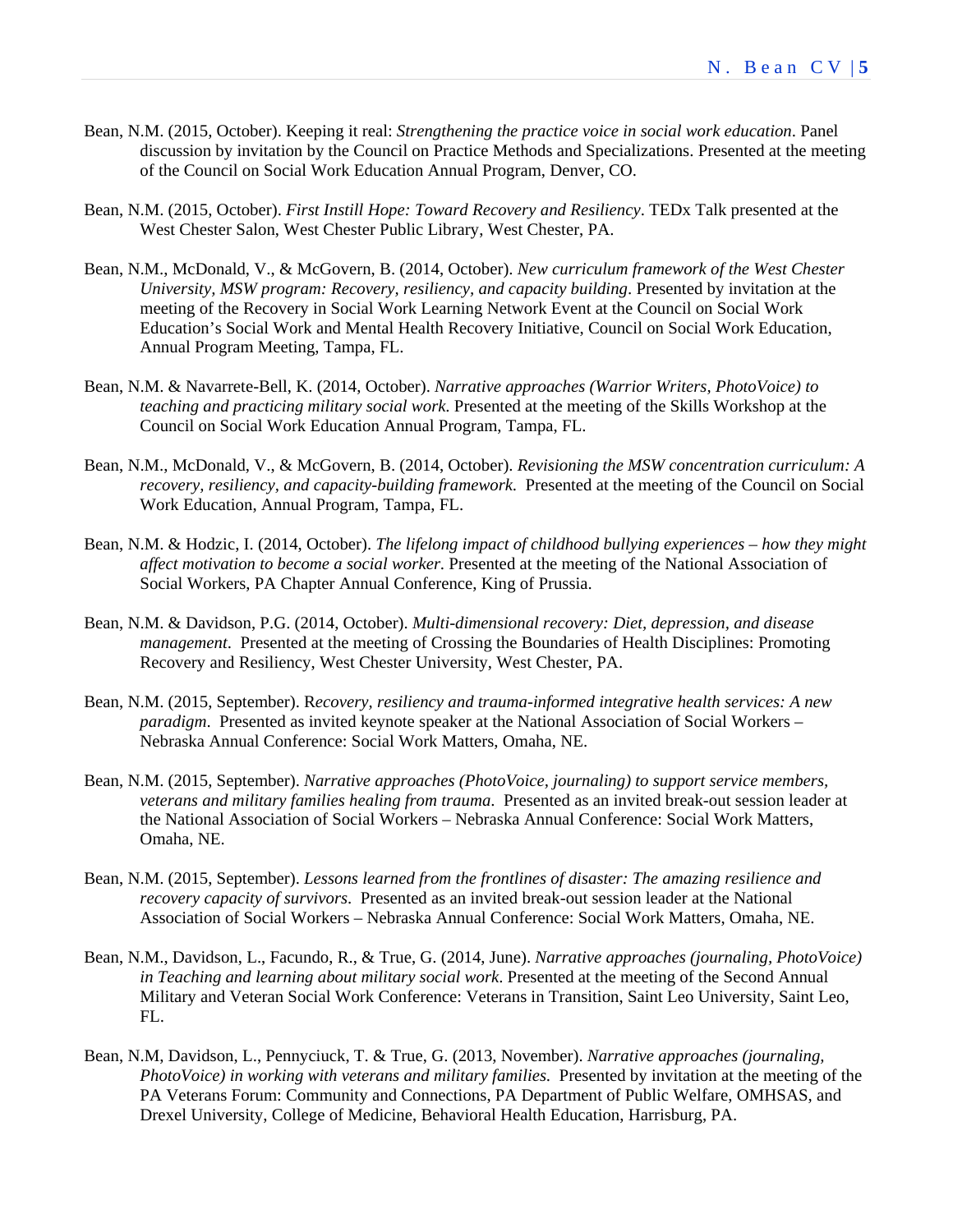- Bean, N.M. & Facundo, R. (2013, November). *Narrative approaches (journaling, PhotoVoice) in Teaching and learning about military social work*. Presented at the meeting of the Council on Social Work Education, Annual Program, Dallas, Texas.
- Bean, N.M. (2012, November). *Social work education on serving veterans and military families: A resilienceinformed approach*. Presented at the meeting of the Council on Social Work Education, Annual Program, Washington DC.
- Bean, N.M., Martin, J., & Voss, R. (2012, July). *Social work education on serving veterans and military families: A resilience-informed approach*. Presented at the meeting of the National Association of Social Workers Annual Conference: Restoring Hope: The Power of Social Work, Washington DC.
- Bean, N.M. (2012, March). *Ethical considerations in trauma work*. Presented by invitation at the meeting of the West Chester University Undergraduate and Graduate Social Work Programs, Continuing Education Program, West Chester University, West Chester, PA.
- Bean, N.M. & Martin, J. (2012, February). *Addressing the behavioral health and relationship needs of military members, veterans, and their loved ones*. Presented by invitation at Bryn Mawr College, Graduate School of Social Work and Social Research.
- Bean, N.M. (2011, November). *Community partnerships to strengthen and build resilience in veterans and military families: Findings and implications from WCU's 'Reporting for Duty' conference, fall 2010*. Presented by invitation at the meeting of the West Chester University, Reporting for Duty II Conference.
- Bean, N.M. (2011, November). *Emerging and best practices for serving veterans and military families*. Presented by invitation at The Soldiers Project, Chestnut Hill College, Philadelphia.
- Bean, N.M. (2011, October). *Facts of licensure.* Presented by invitation at the annual meeting of the National Association of Social Workers, Pennsylvania Chapter.
- Bean, N.M. (2011, October). *Rebuilding New Orleans and finding ourselves: The effects of rebuilding New Orleans on three Pennsylvania social workers*. Presented at the annual meeting of the National Association of Social Workers, Pennsylvania Chapter.
- Bean, N.M. (2011, October). *The Federal Health Care Reform Act and its impact on social workers, social work practice and health care reform in Pennsylvania*. Presented at the annual meeting of the National Association of Social Workers, Pennsylvania Chapter.
- Bean, N.M. (2010, October). *Women of NOLA: Voices of resilience before, during and after Katrina*. A multimedia production presented at the meeting of the Performing the World: Can Performance Change the World? An International Conference, New York City, NY.
- Bean, N.M. (2009, November). *Women of NOLA: Voices of resilience before, during and after Katrina*. A multimedia production presented by invitation at Creativity and Change: Women Shaping the Future, PASSHE Women's Consortium Annual Meeting, West Chester University, West Chester, PA.
- Bean, N.M. (2009, April). *Women of NOLA: Voices of resilience before, during and after Katrina*. A multi-media production presented by invitation at Tulane University, New Orleans, LA.
- Bean, N.M. (2009, March). *Creative collaborations for emotional, social, and spiritual care post-disaster. Disaster mental health and resilience: What is, what could be*. Presented by invitation at the meeting of the International Conference sponsored by the Institute for Psychosocial Health, Tulane University, School of Social Work, New Orleans, LA.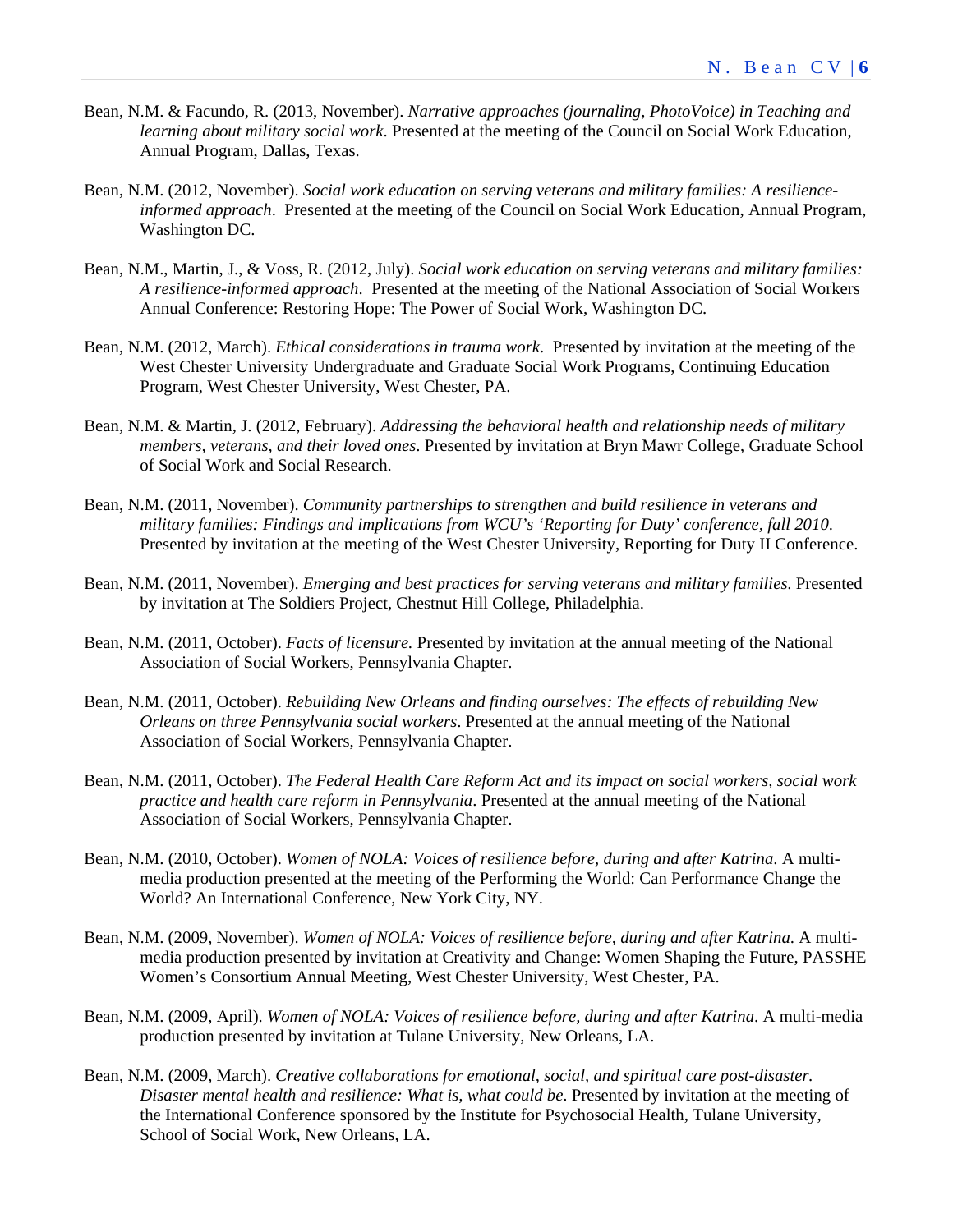- Bean, N.M. (2008, November). *Women of NOLA: Voices of resilience before, during and after Katrina*. A multimedia production presented at Arcadia College, Philadelphia, PA.
- Bean, N.M., Cerullo, L., & Prose, R. (2008, April). *The crucial role of social work educators, MSW students and practicing Social workers in helping to rebuild mind, spirit and community in New Orleans' Lower Ninth Ward – a quantitative and qualitative analysis*. Presented to the meeting of the Social Work Action Alliance 24<sup>th</sup> National Meeting and Conference, Houston, TX.
- Bean, N.M. (2008, March). *Women of NOLA: Voices of resilience before, during and after Katrina*. A multimedia production presented at the meeting of the National Association of Social Workers, PA Chapter, Annual Conference, March 2008, Pittsburgh, PA.
- Bean, N.M. (2007, July). *Women of NOLA: Voices of resilience before, during and after Katrina*. A multi-media production presented at the meeting of the Women and Theatre National Conference, July 2007, New Orleans, LA.
- Bean, N.M. & Greenwood, D. (2007, July). *Using combined research methodology to give voice to diverse, spiritual populations*. Presented at the meeting of The Seventh International Conference on Diversity in Organisations, Communities, and Nations, Amsterdam, The Netherlands.
- Bean, N.M. & Ngari, W. (2006, February). *Teaching/learning the narrative approach to social work research: Giving voice to African women*. Presented to the meeting of the Council on Social Work Education, Annual Program, Chicago, IL.
- Bean, N.M. (2004, October). *Use of Constructivist Theory to Assist Graduate Social Work Students in Developing Cultural Competence in Their Social Work Practice*. Presented to the meeting of the Learning Theories and Their Implementation in Educational Practice International Conference, Shenyang, China.
- Bean, N.M. (2004, May). *Cross-cultural education and research in the social sciences: A model for collaborative scholarship*. Presented to the meeting of the International Conference on Globalization and Higher Education, Guiyang, China.

## **Service**

#### **Service to the Graduate Social Work Department, West Chester University**

- Assistant Department Chair, 2015 2017
- Chair, Curriculum Committee, 2013 2017
- Assessment Coordinator, 2013 2014
- Chair, Practice Content Area Committee, 2005-2017
- Chair, Field Education Committee, 1998-2009
- Chair, Admissions and Outreach Committee, 2002-2013
- Chair, Faculty Search Committee, 2012/2013
- Member, Faculty Search Committee, 2011/2012, 2012/2013 (Chair), 2013/2014, 2014/2015, 2015/2016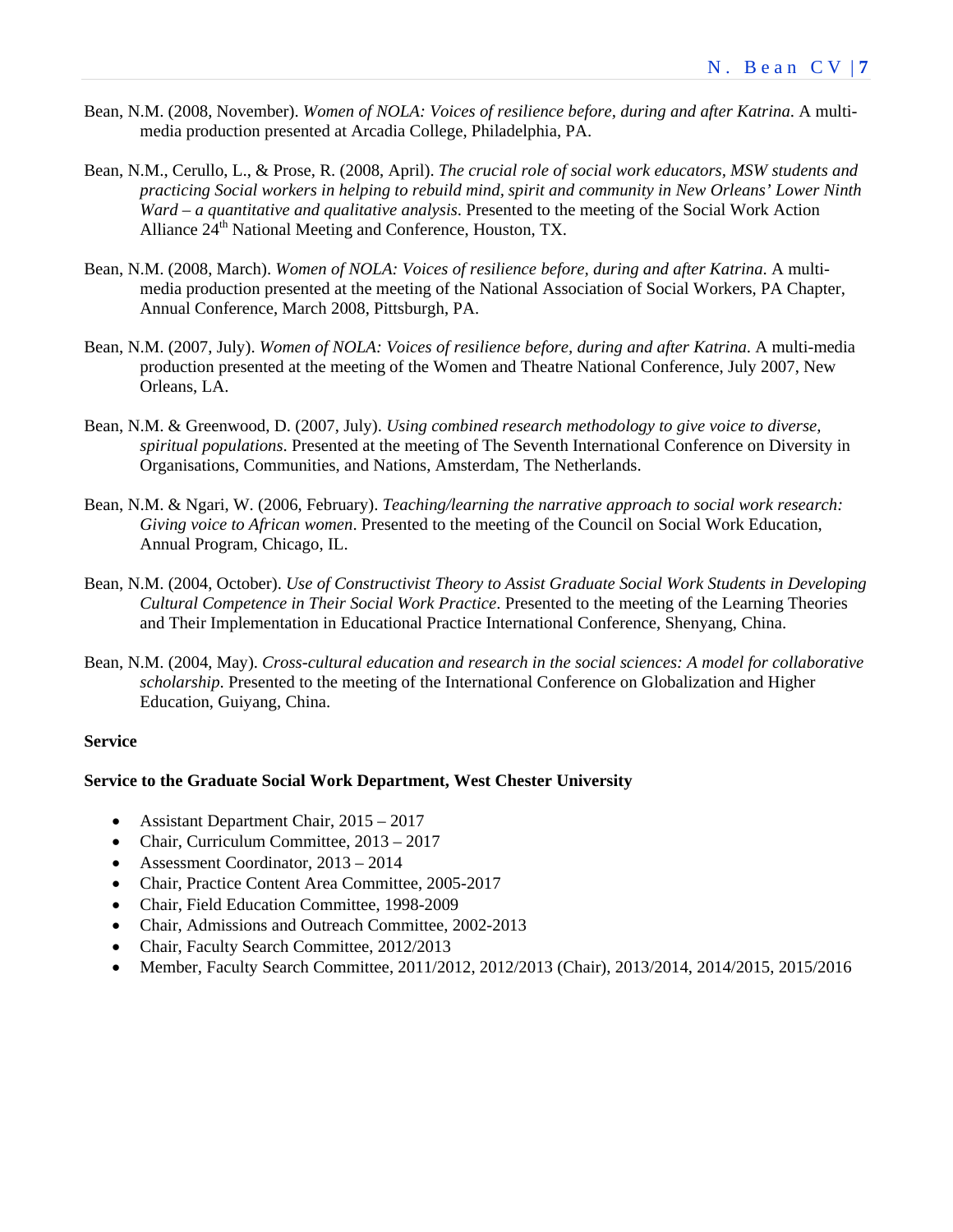## **Service to the University, West Chester University**

- Co-Chair of the Interprofessional Education Task Force (appointed by the Dean of the College of Health Sciences), 2017 – present
	- o Member, West Chester University Interprofessional Task Force, 2016 present
- At Large Representative, Curriculum and Academic Policies Council (CAPC), 2015 present
	- o Member, Academic Review Committee, 2017 present
		- o Member, Graduate CAPC Committee, 2015 2017
- Co-developer and convener with Dr. Patricia Davidson, Assistant Professor, Department of Nutrition: "Crossing the Boundaries of Health Disciplines: Promoting Recovery and Resiliency", a National Symposium held at West Chester University of Pennsylvania, October 1, 2014.
	- o The symposium featured key note and plenary speakers of national renown, had eight breakout sessions conducted by university and community health experts, and drew hundreds of attendees (students, practicing professionals, faculty) from medicine, nursing, nutrition, psychology, public health, and social work. All came together to discuss a paradigm shift in integrated health education and services from a recovery and resiliency framework.
- Assessment Coordinator for Graduate Social Work (appointed by the CBPA Dean): 2013-2014
- WCU Veterans Center Advisory Board, appointed by President, 2012 present
- Member, Search Committee, WCU Veterans Center Coordinator, 2014, appointed by President
- Faculty Consultant and Field Instructor, WCU, Veterans Center 2011 2014
- WCU, Faculty Mentoring Program Coordinator, 2008 2012 (mentor to eight probationary faculty members, 2008- 2017)
- Member, West Chester University, Faculty Senate, At Large Representative, 2000-2009
	- o Vice President, West Chester University, Faculty Senate, 2006-2007
	- o Secretary, West Chester University, Faculty Senate, 2004-2006
- Member President's Task Force on Alcohol Use/Abuse and Associated Behaviors, 2000-2006

## **Service to the Social Work Profession**

- Member, Council on Social Work Education, International Task Force for Developing Military Social Work Curricular Guide, 2017- present
- Member, Council on Social Work Education, Council on Practice Methods & Specializations, 2015 present,
	- o Appointed by the CSWE Chairman of the Board of Directors
- Member, Council on Social Work Education, Task Force on Specialized Trauma Competencies (2016 present)
- Member, Council on Social Work Education, Recovery to Practice Task Force (2014-present)
- Reviewer for Proposals for Council on Social Work Education's Annual Program Meeting, 2016
- Member, Association of Social Work Boards (ASWB), Approved Continuing Education Committee, o Appointed by ASWB President, January 2010 – January 2012.
- Member, Pennsylvania State Board of Social Workers, Marriage & Family Therapists, and Professional Counselors.
	- o Appointed by the Governor, fall 2007, term: 2007-2011
- President, National Association of Social Workers, PA Chapter (NASW-PA), 2005-2007 (The NASW-PA Chapter is the fifth largest chapter of the National Association of Social Workers with over 6,000 members.)
- Secretary, National Association of Social Workers, PA Chapter, 2000-2003
- Brandywine Division Chair, National Association of Social Workers, PA Chapter, 2003-2005